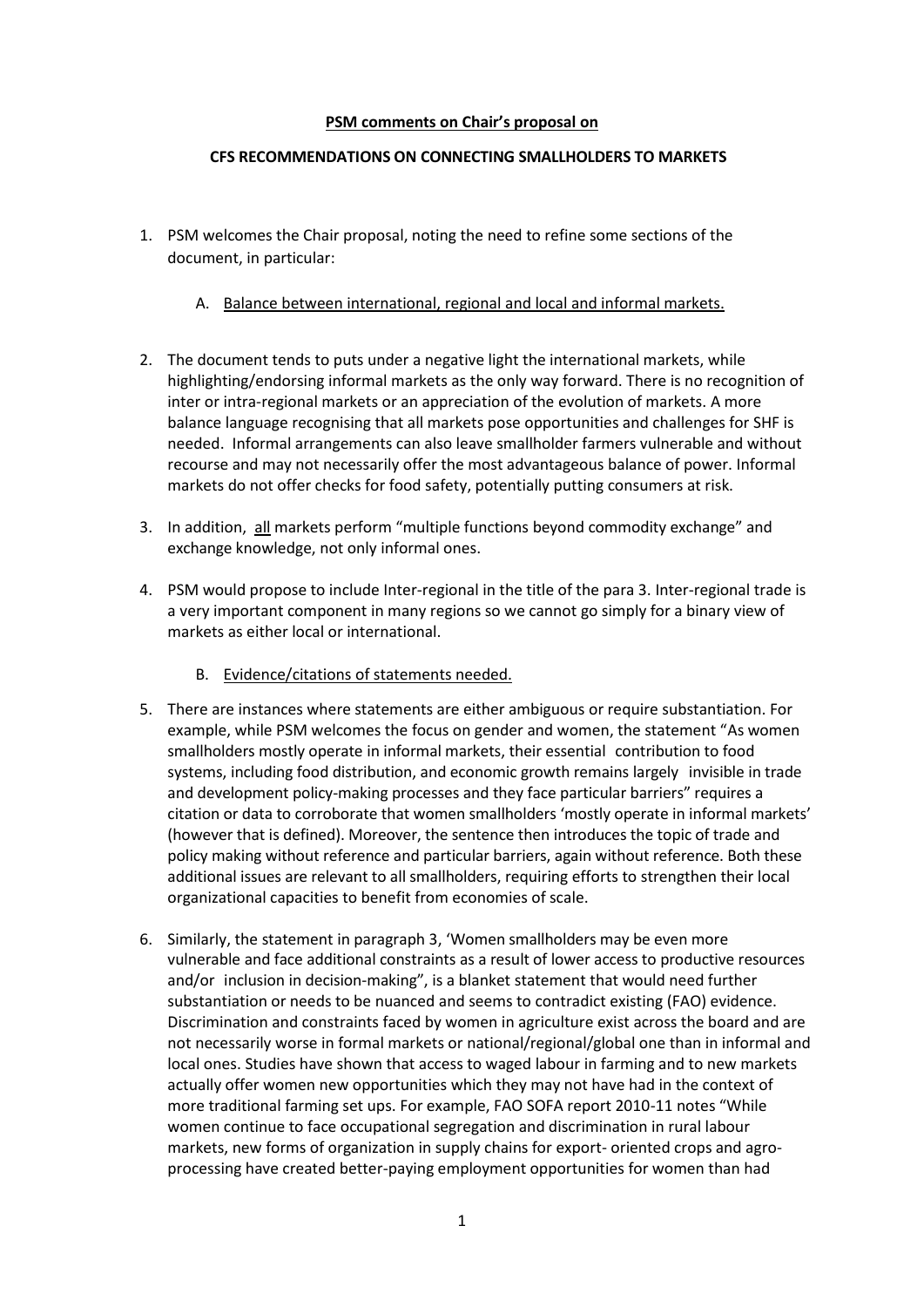existed before. Wages are typically higher and working conditions better than in traditional agricultural employment." (p. 20).

- 7. Clarification/corroboration is required when (paragraph 3) referring to 'corporate buyers' or 'international off-takers'. An off-taker is a buyer, usually with a contract that indicates terms of the agreement. But off-takers can be local/domestic as well, not just international. The term international is used to imply "corporate" which appears to imply taking advantage of the "poor farmer" whereas poor contract terms from all buyers can affect smallholders. This risk and vulnerability exist, but it is not specific to international markets – in any situation where there is a marked imbalance in power relations, the seller could be vulnerable. A farmer selling crops 'informally' is not better protected and has no recourse.
- 8. Reference, paragraph 7 (iii), is made to the reliance "on regular and stable demand for agricultural products". Some citation/clarification/country examples of such markets is needed. Is this referring to institutional procurement through government run marketing boards? And if so, a clarification/discussion on instances of controlled prices provide disincentives to smallholder production and marketing.
	- C. Markets 'linked to' or 'within' territorial space.
- 9. The term 'territorial markets' is no longer used but markets 'linked to territories' or 'within territories' is introduced. This is not agreed language, nor a clear definition or concept.
- 10. The lack of a clear and agreed definition leaves it open to interpretation and has already created confusion. It is not clear what the term adds to the discussion on smallholder access to market or why it is an important addition or qualification, or how it would be used if there is no agreed definition. Using such terms without clear definition is particular challenging when considering the recommendation to collect data on "markets linked to territories" as currently noted in the Chair's draft. ("Collecting comprehensive data on local, domestic and informal – both rural and urban - markets linked to territories to improve the evidence base for policies, including sex- disaggregated data")
- 11. The terms of reference for the group were to work on 'smallholders and access to markets', not territorial markets specifically. PSM would contest the resulting narrowing down of the focus of the group to "territorial" markets, however these are defined, since this was not part of the original mandate of the group. PSM notes that the Chair's proposal has removed 'territorial' from the title of the first paragraph (local food systems and markets) which is an improvement on the previous version and would urge this remains going forward.
- 12. PSM is also concerned that the term 'territorial' is used to indicate a preference for 'local' over national, regional or international markets. Discussions in the working group have repeatedly returned to the fact that smallholders enter and participate in a variety of markets, each presenting benefits and challenges. The efforts to insert "territorial" have sought to denote local and informal markets as more beneficial to smallholders as opposed to other markets, and to narrow the focus of the group on those markets only, with the notion that buying or sourcing from local/nearby/territorial markets is systematically preferable.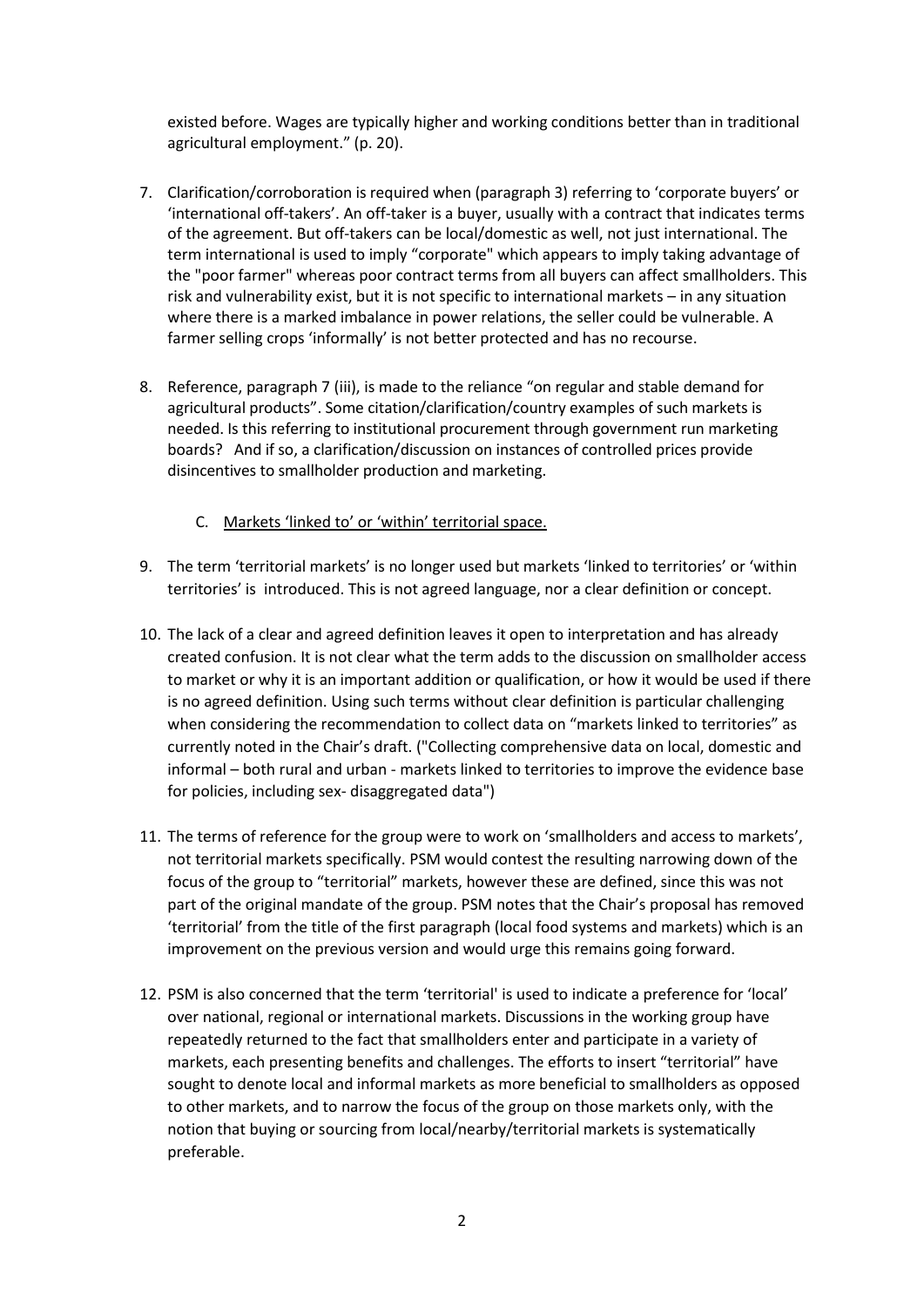13. Finally, "territorial" is also problematic because it implies a focus on product characteristics and preference or support for specific origins and domestic products. This is a continuation of a debate currently taking place at the international level in WTO regarding domestic support and market access. Given the complexity and sensitivity of the issue, introducing such terms in the work of the CFS could distract from the original purpose of the group, without bringing significant benefits to the discussion. This needs to be addressed since it could lead to several trade issues and an implicit criticism of marketing arrangements for anything not 'locally' grown.

## D. Food safety and food standards are terms used inaccurately in the text.

- 14. The issue of health, food safety and food standards and access to markets needs to be addressed more clearly and in some cases, separately, as they refer to specific issues. For example, paragraph 4, Nutrition, it is not clear how the sentence "Smallholders can play an important role in maintaining the connection between consumers and the source of food production" fits in or related to the issue of nutrition. Secondly, it is not clear why the issue of 'standards' is introduced in the last sentence "When market access is not matched with appropriate pre and post-harvest handling, storage and transportation facilities, there may be food loss and quality issues that, together with lack of information and knowledge about standards, good practices and food safety, may affect the nutritional quality of food". The issue is "lack of information and knowledge about best practices and techniques to protect food safety, which may affect the nutritional quality of food".
- 15. In paragraph7 (xvi) again food safety is mixed up with the issue of standards for trade. These are two different things: Standards and requirements are much broader than food safety, and food safety matters whether or not farmers are selling their products. Firstly, smallholders need access to knowledge, storage, infrastructure and training to be able to keep food safe. Secondly, and separately from that, they need training and support to meet standards, whether these are about residues, look & feel standards (size, appearance etc.), sustainability, traceability and other buyer and importer requirements.
- 16. Finally, in paragraph 7(x), PSM suggests to take a broader approach to support smallholders producing products which meet new consumer demands, through improved access to business and marketing training, through added value through processing and packaging etc. 'Characteristics' alone are not enough and while traditional diets are important, the focus should be on "healthy" diets – sometimes traditional diets might also not be healthy or adapted to new lifestyles (more sedentary for example so lower energy consumption).
	- E. Enhancements for implementation.
- 17. PSM would suggest some further clarifications and/or enhancements to document to lay the basis for practical implementation.
- 18. Reference is made, paragraph 5, institutional procurement to 'programmes linking producers to structured demand'. It could be difficult for smallholders to find out about these programmes, even more to participate, and food quality and safety standards could